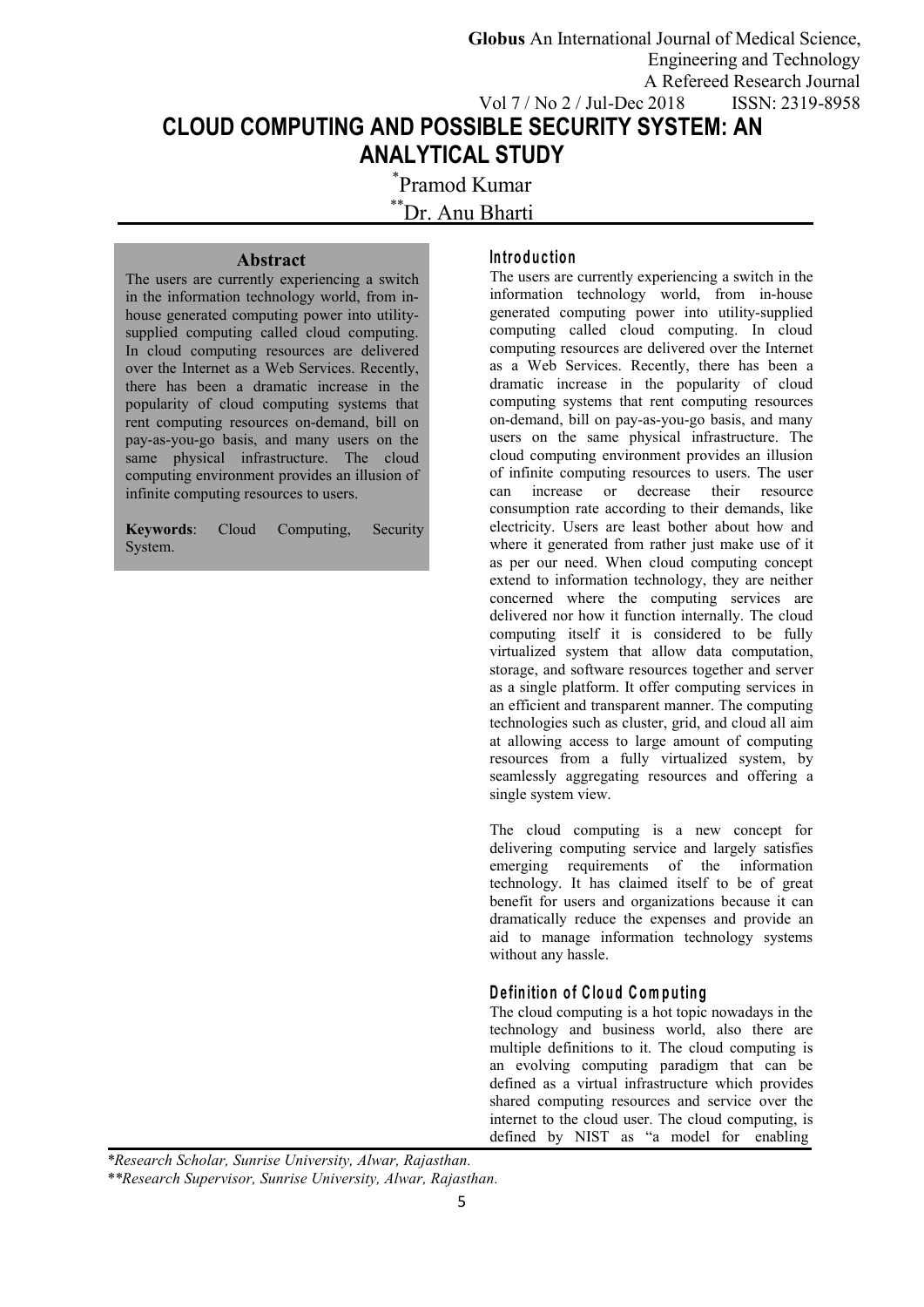ubiquitous, convenient, ondemand network access to a shared pool of configurable computing resources (e.g., networks, servers, storage, applications, and services) that can be rapidly provisioned and released with minimal management effort or service provider interaction". The cloud computing technology is based upon many existing computing technologies, which includes the availability of high speed broadband networks and internet facility, inexpensive storage, advanced virtualization techniques, distributed computing, development of grid computing, utility computing, service-oriented architecture and multitenant architecture.

### **R e v iew o f L ite ra tu re**

Adnaan Arbaaz Ahmed,(2018) Cloud computing is the practice of using a network of remote servers hosted on internet to store, manage and process data on demand and pay as per use. It provides access to a pool of shared resources instead of local servers or personal computers. As it do not acquire the things physically, it saves managing cost and time for organizations. Cloud computing is a completely internet dependent technology where client data is stored and maintain in the data center of a cloud provider like Google, Amazon, Microsoft etc. Cloud computing is an emerging domain and is acclaimed throughout the world. There are some security issues creeping in while using services over the cloud. This research paper presents a review on the cloud computing concepts as well as security issues inherent within the context of cloud computing and cloud infrastructure. This paper also analyzes the key research and challenges that presents in cloud computing and offers best practices to service providers as well as enterprises hoping to leverage cloud service to improve their bottom line in this severe economic climate and boost up its usage. The main emphasis of our study based on existing literature and to understand the concept of multitenancy security issue.

Garima Gupta, (2017) Today, cloud computing is an emerging way of computing in computer science. Cloud computing is a set of resources and services that are offered by the network or internet. Cloud computing extends various computing techniques like grid computing, distributed computing. Today cloud computing is used in both industrial field and academic field. Cloud facilitates its users by providing virtual resources via internet. As the field of cloud computing is spreading the new techniques are developing. This increase in cloud computing environment also increases security challenges for cloud developers. Users of cloud save their data in the cloud hence the lack of security in cloud can lose the user's trust. In this paper we will discuss some of the cloud security

issues in various aspects like multi-tenancy, elasticity, availability etc. the paper also discuss existing security techniques and approaches for a secure cloud. This paper will enable researchers and professionals to know about different security threats and models and tools proposed.

[Shubhashis](https://ieeexplore.ieee.org/search/searchresult.jsp?searchWithin=%22First%20Name%22:%22Shubhashis%22&searchWithin=%22Last%20Name%22:%22Sengupta%22&newsearch=true&sortType=newest) Sengupta , (2015) Cloud Computing is increasingly becoming popular as many enterprise applications and data are moving into cloud platforms. However, a major barrier for cloud adoption is real and perceived lack of security. In this paper, we take a holistic view of cloud computing security - spanning across the possible issues and vulnerabilities connected with virtualization infrastructure, software platform, identity management and access control, data integrity, confidentiality and privacy, physical and process security aspects, and legal compliance in cloud. We present our findings from the points of view of a cloud service provider, cloud consumer, and third-party authorities such as Govt. We also discuss important research directions in cloud security in areas such as Trusted Computing,<br>Information Centric Security and Privacy Information Centric Security and Privacy Preserving Models. Finally, we sketch a set of steps that can be used, at a high level, to assess security preparedness for a business application to be migrated to cloud

Vikrant [Kaulgud](https://www.researchgate.net/profile/Vikrant_Kaulgud), (2016) Cloud Computing is increasingly becoming popular as many enterprise applications and data are moving into cloud platforms. However, a major barrier for cloud adoption is real and perceived lack of security. In this paper, we take a holistic view of cloud computing security - spanning across the possible issues and vulnerabilities connected with virtualization infrastructure, software platform, identity management and access control, data integrity, confidentiality and privacy, physical and process security aspects, and legal compliance in cloud. We present our findings from the points of view of a cloud service provider, cloud consumer, and third-party authorities such as Govt. We also discuss important research directions in cloud security in areas such as Trusted Computing, Information Centric Security and Privacy Preserving Models. Finally, we sketch a set of steps that can be used, at a high level, to assess security preparedness for a business application to be migrated to cloud.

Monjur Ahmed, (2014) Cloud computing has formed the conceptual and infrastructural basis for tomorrow's computing. The global computing infrastructure is rapidly moving towards cloud based architecture. While it is important to take advantages of could based computing by means of deploying it in diversified sectors, the security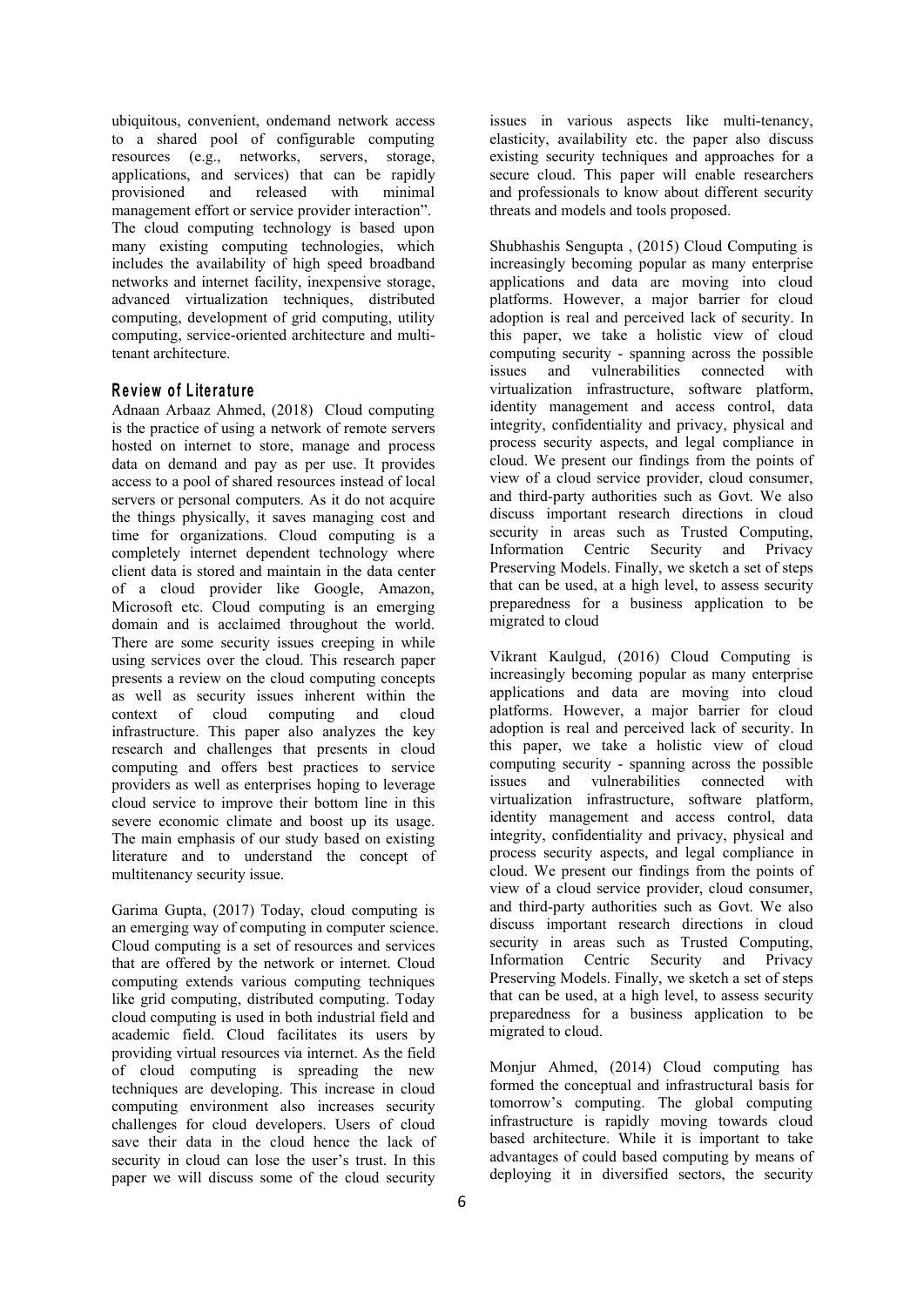aspects in a cloud based computing environment remains at the core of interest. Cloud based services and service providers are being evolved which has resulted in a new business trend based operating systems, on cloud technology. With the introduction of numerous cloud based services and geographically dispersed cloud service providers, sensitive information of different entities are normally stored in remote servers and locations with the possibilities of being exposed to unwanted parties in situations where the cloud servers storing those information are compromised. If security is not robust and consistent, the flexibility and advantages that cloud computing has to offer will have little credibility. This paper presents a review on the cloud computing concepts as well as security issues inherent within the context of cloud computing and cloud infrastructure.

### **C lo u d C om pu tin g Se cu rity Sy s tem**

The security issues raised by the cloud paradigm are not always dealt with the user's point of view. Information security is a major aspect to be considered in all kinds of information system, wherein security within cloud computing is of generic importance. The cloud computing has emerged to be the next big thing in the modern corporate world. It have a growing impact on enterprise information technology system and business activities in many large and small organizations.

Cloud computing users work with data and applications that are often located offpremise. However, many organizations are uncomfortable with the resource sharing feature of cloud, where data and applications share common computing resource, to which they do not have the complete security control. There is a lack of knowledge as how cloud computing impacts the confidentiality and privacy of data stored, processed and transmitted in cloud computing environments. The most of security solutions are 4 not always tackled security issues from the users' point of view. The following reasonable security concerns of users are not answered by existing security solution provided by the cloud service providers. • How can the user ensure that their data remains confidential in cloud, which is the multi-tenant shared platform? • Is there a way to ensure that the user data dose not gets corrupted? The assurance and addressing of these security issues would enhance the confidence in cloud computing system and therefore attract new customers.

# **Security** Issues in Cloud Computing **Example 2** decreased by

Cloud computing consists of applications, platforms and infrastructure segments. Every segment performs different operations and offers different products for businesses and individuals around the world. There are numerous security issues for cloud computing as it encompasses many technologies which includes networks, databases, virtualization, resource scheduling, transaction management, concurrency control and memory management. Therefore, security issues for many of these systems and technologies are applicable to cloud computing. Data security involves encrypting the data as well as ensuring that appropriate policies are enforced for data sharing. The given below are the various security concerns in a cloud computing environment.

- Access to Servers & Applications
- Data Transmission
- Virtual Machine Security
- Network Security
- Data Security
- Data Privacy
- Data Integrity
- Data Location
- Data Availability
- Data Segregation
- Security Policy and Compliance

#### $C$  onclusion

Cloud computing is an immense prospect both for the businesses and the attackers – both parties be able to have their own reward from cloud computing. An infinite possibilities of cloud computing cannot be unseen only for the security issues reason – the unending analysis and research for robust, regular and integrated security models for cloud computing might be the only path of inspiration. Based on this fact that the impact of security issues in cloud computing can be decrease by multi-tenancy architecture.

Cloud computing has enormous prospects, but with equal number of security threats. One of the biggest security worries with the cloud computing model is the multi-tenancy. In this paper, we first discussed various models of cloud computing, security issues and research challenges in cloud computing. Multitenancy is major issue for Cloud Computing Security. There are several other security challenges that include security aspects of network and virtualization. The infinite possibilities of cloud computing cannot be unseen only for the security issues - the unending analysis and research for robust, regular and integrated security models for cloud computing might be the only path of inspiration. Based on this fact that the impact of security issues in cloud computing can be multi-tenancy architecture. Regardless of the nature of security issues, it can be undoubtedly concluded that the deployment of any form of cloud computing should deal with the security concerns corresponding to those of the